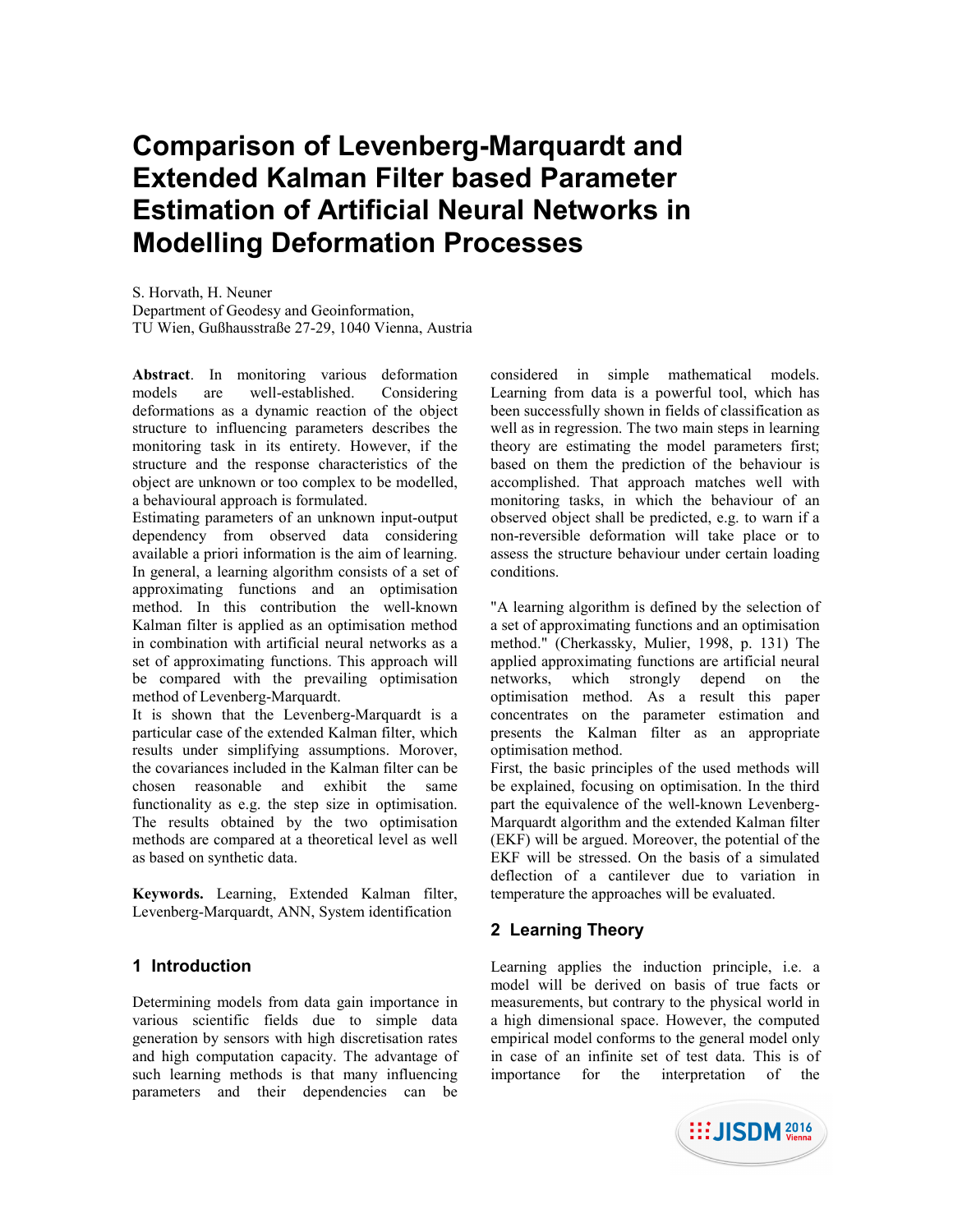generalisation capability and consequently for the predictive accuracy reached.

A priori information is crucial to formulate and constrain a problem. Before the estimation, the model structure of a problem needs to be determined. Therefore, the amount of data is essential; it has to increase with model complexity. Otherwise, the data can not represent the high dimensionality as concluded in the model. This is known as the curse of dimensionality.

In general, a model between related input  $\mathbf{X}_{T \times L} = (\mathbf{x}(t)) = (x_1(t), x_2(t), \dots, x_L(t))$  and output measures  $\sum_{T \times L}$  =  $({\bf y}(t))$  =  $(y_1(t), y_2(t), \cdots y_L(t))$  with  $t = I \cdots T$  shall be constructed, whereby *T* represents the number of training samples. The function *f* includes *k* free parameters or weights  $\mathbf{w} = (w_k)$ , which need to be estimated in order to map the relation between the measures  $\mathbf{x}(t)$  and  $\mathbf{y}_n(t)$  as given in Formula (1). Herein as well as in the following formulas, single elements of the output measure vector **y** are referred. This conforms to the usual approach in artificial neural networks (ANN) training (see also section 2.1).

One possibility to adjust the parameters in learning theory is to apply the error correction in Equation (2). Therefore, the computed output of (1) is compared with the given output  $y_n(t)$ . If the model *f* is selected reasonably and the constraints for generalisation are met, the true relation will be approximated by minimising the computed squared error, which is known as the empirical risk minimisation. Thus, it ends in an iterative optimisation problem.

$$
\hat{y}_n(t) = f_n\left(\mathbf{w}, x_1(t), x_2(t), \cdots\right)
$$
\n(1)

$$
e_n(t) = y_n(t) - \hat{y}_n(t) \tag{2}
$$



**Fig. 1** Artificial neural network

#### **2.1 Artificial Neural Networks**

Artificial neural networks are a flexible type of approximating functions to describe linear and nonlinear dependencies between measures. A simple multilayer structure of an ANN is presented in Figure 1. It consists of an input layer  $(l)$  with two nodes, a hidden layer  $(m)$  with three nodes and an output layer  $(n)$  with one output node. The more hidden layers or nodes in the hidden layers, the more complex and higher dimensional the function becomes. The connections between the layers (e.g. *l* and *m*) represent the adjustable weights  $w_{ml}$ . In Figure 1 the biases are pictured as additional input nodes for each layer due to their treatment as a fixed input of 1. The bias itself corresponds to the weight  $w_{0l}$ . It effects an affine transformation to the subsequent node.

In Equation (3) the mathematical description of the ANN from Figure 1 is shown. Different activation functions serve  $\varphi$  as basis functions in ANNs, which are motivated in neurobiology. For further reading see Heunecke et al. (2013) or Haykin (1999).

$$
\hat{y}_n(t) = f_n(\mathbf{w}, x_1(t), x_2(t), \cdots)
$$
\n
$$
= \varphi^{(n)} \left( \sum_m w_{nm} \varphi^{(m)} \left( \sum_l w_{ml} x_l(t) \right) \right)
$$
\n
$$
= \varphi^{(n)} \left( \sum_m w_{nm} y_m(t) \right)
$$
\n(3)

Equation (3) describes the forward step of the learning process by ANNs. For a given input  $x_1(t)$ and actual weights **w** the appropriate output  $\hat{v}_n(t)$ is computed. The weight adjustment will be computed by the extended error correction rule  $\varepsilon(t)$ in Formula (4-7). The so called total error energy is the squared error summed up over all nodes of the output layer. The error at the output nodes is computed directly. However, the hidden nodes are not directly accessible, but they share responsibility for any error made at the output of the ANN as well. The not trivial backpropagation of the error to the hidden or the input nodes can be done by using the chain rule of differentiation as presented in (5) and (6). The backward step passes the error signal through the network and recursively computes the local gradients  $\delta_i$  for each node. The weight correction e.g.  $\partial w_{ml}$  is accomplished by multiplying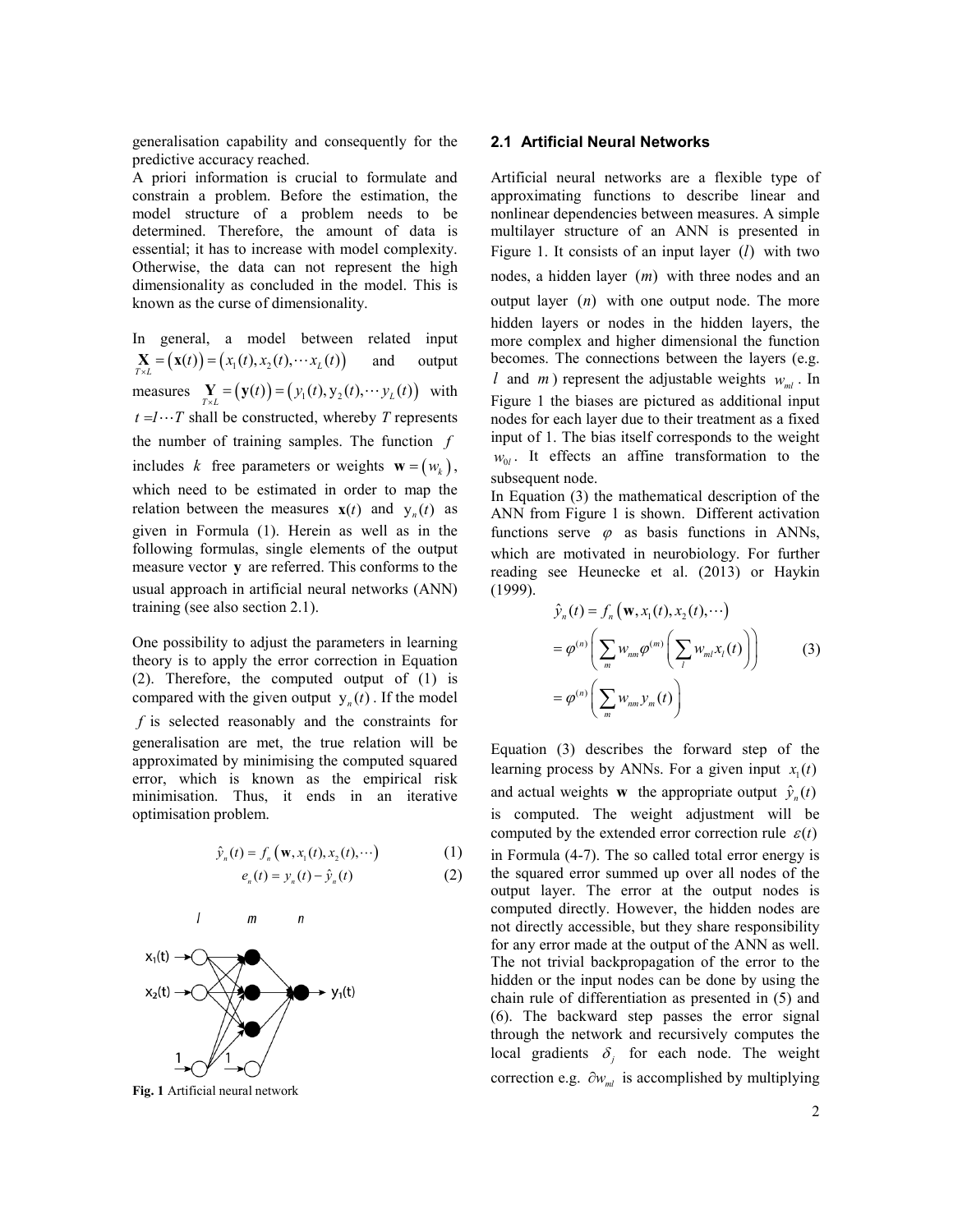a learning parameter  $\eta$ , the local gradient  $\delta_m$  and the input signal of the appropriate node  $x<sub>1</sub>$  (7).

$$
\varepsilon(t) = \frac{1}{2} \sum_{n} e_n^2(t) \tag{4}
$$

$$
\frac{\partial \varepsilon(t)}{\partial w_{nm}} = -e_n \varphi^{(n)'} y_m = -\delta_n y_m \tag{5}
$$

$$
\frac{\partial \varepsilon(t)}{\partial w_{ml}} = -\sum_{n} \left( e_n \varphi^{(n)'} \right) w_{nm} \varphi^{(m)'} x_l \tag{6}
$$

$$
= -\varphi^{(m)'} \sum_{n} (\delta_n w_{nm}) x_l = -\delta_m x_l
$$
  

$$
\Delta w_{ml} = \eta \cdot \delta_m \cdot x_l
$$
 (7)

The implementation can be carried out by online or batch mode. The distinction between them is that either just one (*t)* or few to all sets of labeled inputoutput data ( $t_{batch}$ ) cause an updating of the weights. An online implementation usually requires the labeled pairs to be presented in a random order. The advantage of this implementation is to run less likely into a local minimum. However, the batch version leads to more accurate estimates.

#### **2.2 Nonlinear Optimisation**

The aim of optimisation in general is to find global extreme values. If searched for the minimum or the maximum depends on the formulation of the target function. As stated by the error correction rule, the minimisation of the error is the answer of the problem at hand. However, the minimum found strongly depends on the starting point, the initial guess. Brute-force techniques are often used to overcome this problem - like repeating the procedure with different starting points (Cherkassky, Mulier, 1998).

The optimisation is an iterative procedure. In each iteration *i* the parameters  $w_{ki}$  will be updated as given in (8). To increase the convergence speed to an optimum, updating parameters like step size  $\gamma_i$ and search direction should be considered. In this contribution mainly the step-size, equivalent to the before mentioned learning rate  $\eta$ , will be treated.

$$
w_{k,i+1} = w_{k,i} + \gamma_i \Delta w_{k,i} \tag{8}
$$

## **2.2.1** *General methods for local nonlinear optimisation*

If the approximating function is nonlinear in parameters correspondingly, nonlinear or second order optimisation methods are needed. These consider the first and the second derivative of the Taylor series expansion of an error function  $\epsilon(\mathbf{w}_{i+1})$  as shown in (9). Minimising the second order Taylor expansion, leads to the Newton method (10), which represents the standard nonlinear optimisation method. Thereby, the parameters will be updated on basis of the gradient ∇**ε** of the error function - the linear part - and the Hessian matrix **H** including the quadratic term of the error function.

$$
\varepsilon(\mathbf{w}_{i+1}) = \varepsilon(\mathbf{w}_i) + \nabla \varepsilon^T \Delta \mathbf{w} + \frac{1}{2} \Delta \mathbf{w}^T \mathbf{H} \Delta \mathbf{w} \qquad (9)
$$

$$
\mathbf{w}_{i+1} = \mathbf{w}_i - \mathbf{H}^{-1} \nabla \varepsilon \tag{10}
$$

In comparison, the backpropagation procedure given in (5-7) is a linear optimisation method, which is based only on the first derivative of the Taylor series expansion. This optimisation method is known as steepest descent or gradient descent.

First order methods are reliable due to their permanent progress towards a local minimum, but offer a slow convergence behaviour.

The quadratic approximation by second order methods lead to faster convergence. However, the knowledge of local curvature provided by the Hessian matrix **H** is useful only close to a minimum. In regions far away the algorithm can lead to divergence. Moreover, the computation of the second partial derivatives is computationally expensive.

Due to that reason methods approximating the second derivative have been developed. These approaches are called Quasi-Newton methods. The most popular method of this class is the Gauss-Newton, used to solve a least-squares problem. Therefore, the error function  $\epsilon(\mathbf{w}_{i+1})$  will be linearised at the current iterate  $\mathbf{w}_i$  (11). The linear part is represented by the Jacobi matrix **J** , the partial derivatives of the vector-valued functional (see (14)). Subsequent, this linearised function will be minimised, as presented in Equation (12).

$$
\frac{1}{2} \|\mathbf{\varepsilon}(\mathbf{w}_{i+1})\|^2 = \frac{1}{2} \|\mathbf{\varepsilon}(\mathbf{w}_i) + \mathbf{J}(\mathbf{w}_i) \Delta \mathbf{w}\|^2 \qquad (11)
$$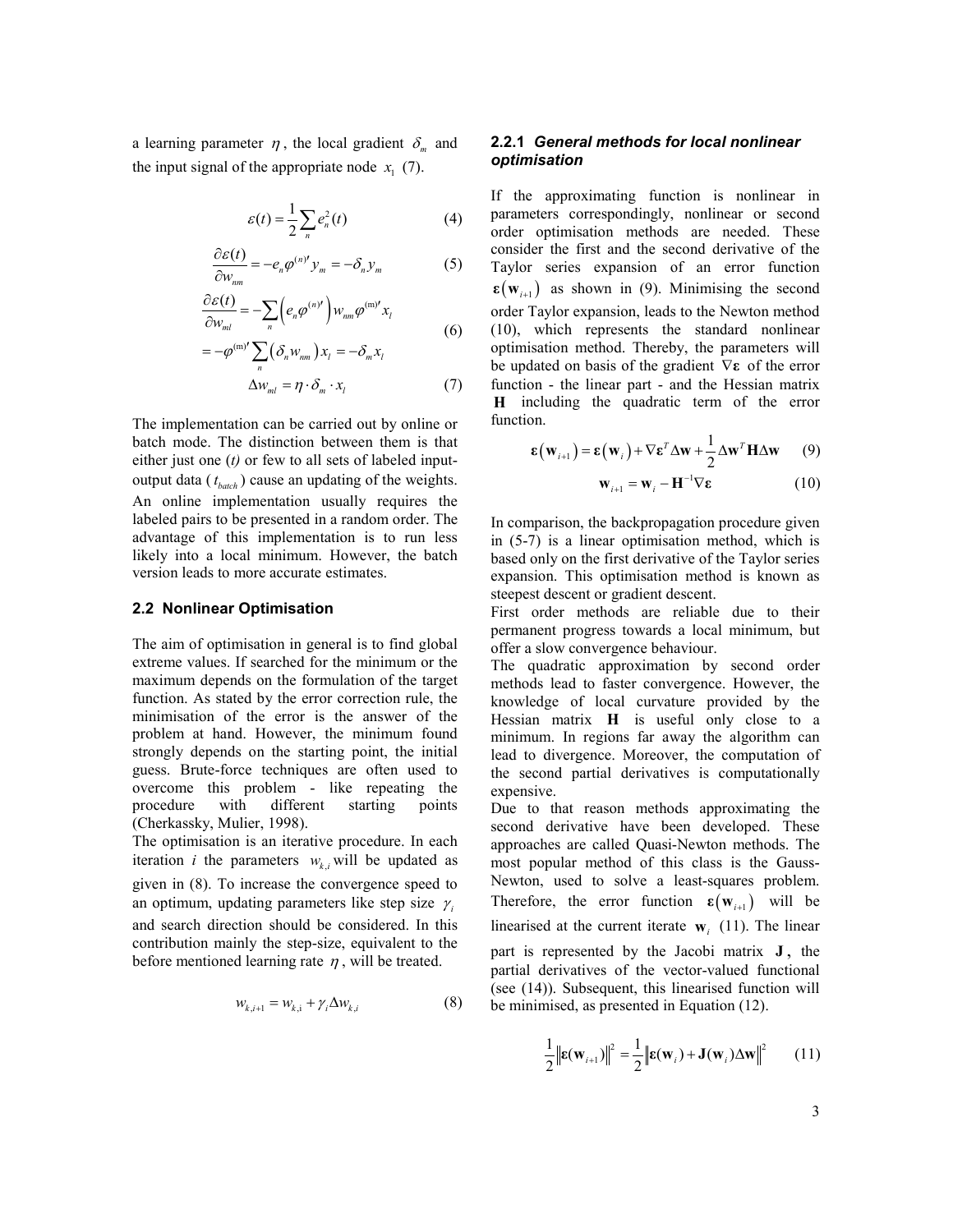$$
\mathbf{w}_{i+1} = \mathbf{w}_i - (\mathbf{J}^T \mathbf{J})^{-1} \mathbf{J}^T \mathbf{e}
$$
 (12)

The Gauss-Newton method transforms the nonlinear to a linear optimisiation problem. However, if the deviations from the true Hessian Matrix are large, the approximation is not accurate and will lead to slow convergence or divergence.

For the stated reasons the Levenberg-Marquardt (LM) algorithm is a good pratical alternative. It extends the Gauss-Newton approach by a term λ**I** as presented in (13). This term decides if the algorithm behaves more like the Gauss-Newton method (small  $\lambda$ ) or like steepest descent (increased  $\lambda$ ). The main virtue is that the advantages of both methods are combined, which are fast and reliable convergence.

The optimisation of ANNs by LM or any other standard second order method is usually applied in a batch mode. The structure of the used Jacobi matrix is shown in (14). The  $t_{batch} \cdot n$ -rows of the matrix indicate a batch implementation, where *batch t* stands for the time points of data processed in one batch. To conform with the updating equation (13), the Jacobi matrix is build up of the partial derivatives of the error function  $e_n(t)$  and not of the total error as done in backpropagation.

$$
\mathbf{w}_{i+1} = \mathbf{w}_i - (\mathbf{J}^T \mathbf{J} + \lambda \mathbf{I})^{-1} \mathbf{J}^T \mathbf{e}
$$
 (13)

$$
\left\{\mathbf{J}(\mathbf{w})\right\}_{t_{batch}, n, k} = \frac{\partial e_n(t)}{\partial w_k}
$$
 (14)

#### **2.2.2** *Extended Kalman filter*

The Kalman filter (KF) is an optimal recursive data processing algorithm (Maybeck, 1979). It has been developed for state space representation of linear dynamic systems and has been treated in different scientific areas, see Gelb (1974) and Heunecke et al. (2013). It allows for optimal parameter estimation in case of linear systems corrupted by Gaussian white noise. In case of nonlinear systems the equations of the KF need to be linearised about a nominal point. This procedure is known as the extended Kalman filter (EKF).

In this contribution the EKF will be used as an optimisation method and therefore the two equations have been adapted according to Singhal, Wu (1989), who proposed using the EKF for training multilayer neural networks.

$$
\overline{\mathbf{w}}_{i+1} = \mathbf{I}\hat{\mathbf{w}}_i + \mathbf{p}
$$
\n
$$
\mathbf{p} \sim \mathcal{N}(0, \Sigma_{\text{pp}})
$$
\n(15)

$$
y_n(t) - o_n = f_n\left(\hat{\mathbf{w}}_{i+1}, x_1(t), x_2(t), \cdots\right)
$$
  

$$
\mathbf{o} \sim N(\mathbf{0}, \Sigma_{\mathbf{y}\mathbf{y}})
$$
 (16)

Due to a static system (13) the optimisation mainly relies on the observation equation in (14), which consists of the approximating function  $f_n$  and the observation noise  $o_n$ , similar to (1).

The observation or measurement noise **o** is assumed to be additive, white and Gaussian, with zero mean and with covariance matrix  $\Sigma_{yy}$ . Due to the consideration of the  $\sigma_0^2$  a pass over to cofactor matrices e.g.  $\mathbf{Q}_{yy}$  is possible.

The updating of the weights  $\mathbf{w}_i$  is done according to the EKF algorithm and is presented in Equation (18). Therefore, first the Kalman gain  $\mathbf{K}_{i+1}$  needs to be computed (17), which considers the influence of observations on the state estimation. The predicted approximate error cofactor matrix  $\mathbf{Q}_{\overline{w}\overline{w}i+1}$  consists of the adjusted approximate error cofactor matrix of the previous iteration step and the process cofactor matrix, as shown by:  $\mathbf{Q}_{\overline{w}\overline{w}, i+1} = \mathbf{I} \mathbf{Q}_{\hat{w}\hat{w}, i} \mathbf{I}^T + \mathbf{Q}_{pp, i+1}$ . It is also estimated recursively and results in the adjusted approximate error cofactor matrix  $\mathbf{Q}_{\hat{w}\hat{w}i+1}$ according to Equation (19). Due to the reason that no information about the initialisation of the weights is given, it shall be initialised by the identity matrix multiplied by a factor  $\mathbf{Q}_{\overline{w}\overline{w},0} = \rho^{-1}\mathbf{I}$  (  $\rho$  can vary

between 
$$
10^{-1}
$$
 and  $10^{-3}$  (Haykin, 2001, p. 32).

As will be shown in the next sections the process noise  $\mathbf{Q}_{pp}$  has a crucial contribution to the stability of the estimation process. According to Puskorius, Feldkamp (1991) the approximate error cofactor matrix  $\mathbf{Q}_{\overline{w}\overline{w}}$  can become singular, lose the necessary property of nonnegative definitness, or vanish completely. The integration of  $\mathbf{Q}_{pp}$  in the estimation process avoids these effects. It is recommended to define **Q***pp* as a diagonal matrix including small and nonnegative components in the range of  $10^{-6}$  to  $10^{-2}$  (Haykin, 2001).

Thus, two parameter values have to be chosen for the EKF estimation, the cofactor matrix of the measurement noise  $\mathbf{Q}_w$  and the process noise  $\mathbf{Q}_{pv}$ .

$$
\mathbf{K}_{i+1} = \mathbf{Q}_{\overline{\mathbf{w}}\overline{\mathbf{w}}, i+1} \mathbf{A}_{i+1}^T (\mathbf{Q}_{\mathbf{y}, i+1} + \mathbf{A}_{i+1} \mathbf{Q}_{\overline{\mathbf{w}}\overline{\mathbf{w}}, i+1} \mathbf{A}_{i+1}^T)^{-1} (17)
$$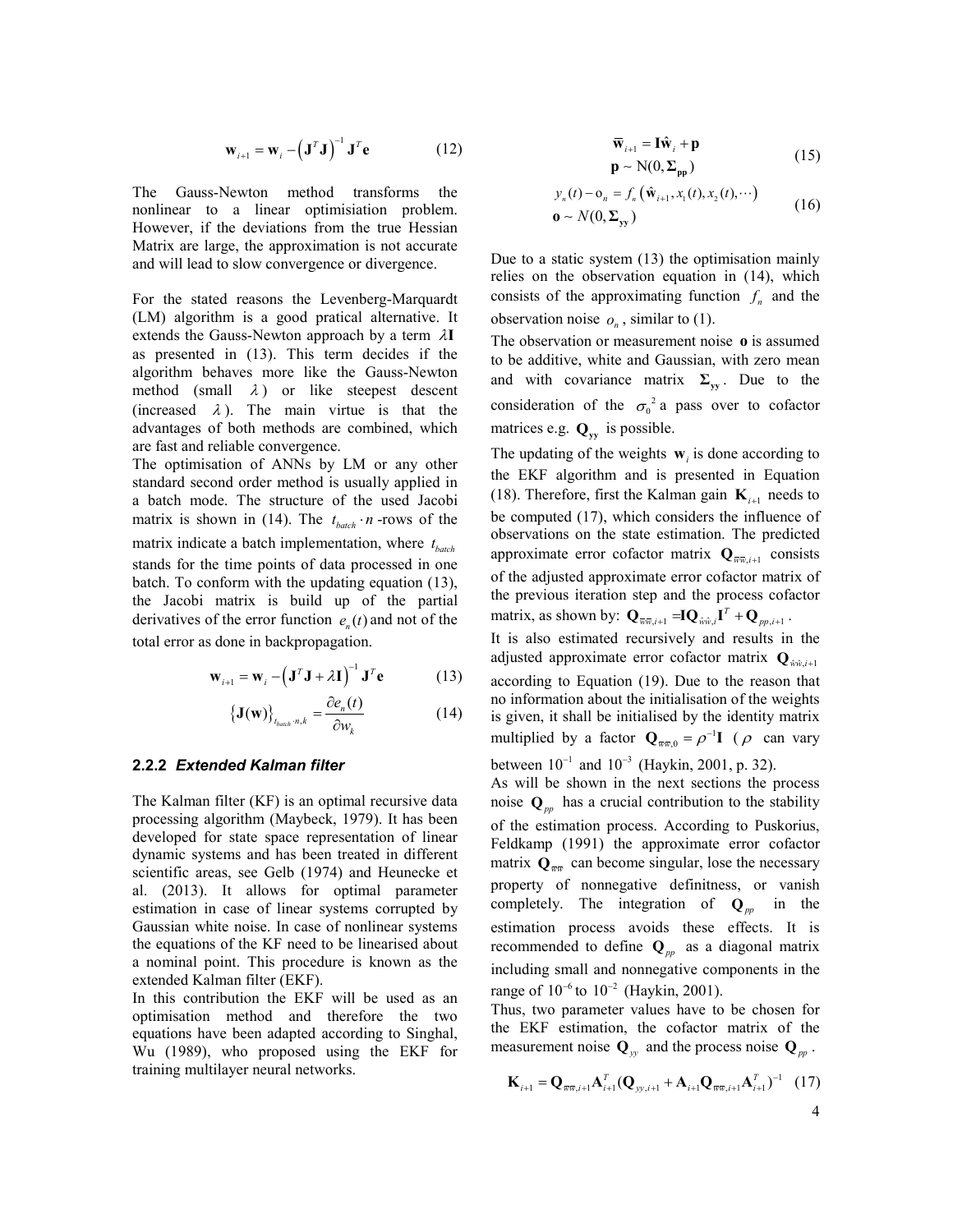$$
\hat{\mathbf{w}}_{i+1} = \overline{\mathbf{w}}_{i+1} + \mathbf{K}_{i+1} \mathbf{e}_{i+1}
$$
 (18)

$$
\mathbf{Q}_{\hat{\mathbf{w}}\hat{\mathbf{w}},i+1} = \mathbf{Q}_{\overline{\mathbf{w}}\overline{\mathbf{w}},i+1} - \mathbf{K}_{i+1}\mathbf{A}_{i+1}\mathbf{Q}_{\overline{\mathbf{w}}\overline{\mathbf{w}},i+1}
$$
(19)

$$
\left\{a_{n,k}\right\}_{i+1} = \frac{\partial \hat{y}_{n,i+1}(t)}{\partial \overline{w}_{k,i+1}}
$$
\n(20)

The derivative matrix **A** is computed via backpropagation (see section 2.1) with the subtle distinction that the approximating function  $\hat{y}_n$  and not the error  $e_n$  will be differentiated with respect to the weights. There is a separate backpropagation for each output node  $\hat{y}_n$ . Thus, the matrix exhibits the structure as presented in (20). The difference between EKF and to the gradient approach is that the second order approximation  $AA<sup>T</sup>$  is applied additionally in the first case and therefore a faster convergence will be reached. In fact, no additional linearisation takes place due to the utilisation of the EKF.

#### **3 Comparison of LM and EKF**

In this section, the equivalence of Levenberg-Marquardt and the EKF based estimation is shown. Moreover, the role of the additional measures included in the Kalman filter will be discussed. Due to the consideration of stochastic information, the heuristic of forcing the total error to become smaller by applying a varying step-size, can be replaced by a stochastic meaningful test.

For the comparison of the Levenberg-Marquardt estimation with the EKF based estimation the second summand on the right side of (13) will be expanded as follows:

$$
\left(\int_{K\times N}^{T} \mathbf{J} + \lambda \mathbf{I}_{K\times K} \right)^{-1} \mathbf{J}^{T} \mathbf{e}
$$
\n
$$
= \left(\mathbf{J}_{K\times N}^{T} \mathbf{J} + \lambda \mathbf{I}_{K\times K}\right)^{-1} \mathbf{J}_{K\times N}^{T} \mathbf{I}_{N\times M} \mathbf{J}
$$
\n
$$
= \left(\mathbf{J}_{K\times N}^{T} \mathbf{J} + \lambda \mathbf{I}_{K\times K}\right)^{-1} \mathbf{J}_{K\times N}^{T} \left(\mathbf{J}_{N\times K} \mathbf{J}^{T} + \lambda \mathbf{I}_{N\times N}\right) \left(\mathbf{J}_{N\times K} \mathbf{J}^{T} + \lambda \mathbf{I}_{N\times N}\right)^{-1} \mathbf{e}
$$
\n
$$
= \left(\mathbf{J}_{K\times N}^{T} \mathbf{J} + \lambda \mathbf{I}_{K\times K}\right)^{-1} \left(\mathbf{J}_{K\times N}^{T} \mathbf{J} + \lambda \mathbf{I}_{K\times K}\right) \mathbf{J}_{K\times N}^{T} \left(\mathbf{J}_{N\times K} \mathbf{J}^{T} + \lambda \mathbf{I}_{N\times N}\right)^{-1} \mathbf{e}
$$
\n
$$
= \mathbf{J}_{K\times N}^{T} \left(\mathbf{J}_{N\times K} \mathbf{J}_{K\times N}^{T} + \lambda \mathbf{I}_{N\times N}\right)^{-1} \mathbf{e}
$$
\n
$$
\left(21\right)
$$

Thus (13) becomes:

$$
\mathbf{w}_{i+1} = \mathbf{w}_i - \mathbf{J}^T \left( \mathbf{J} \mathbf{J}^T + \lambda \mathbf{I} \right)^{-1} \mathbf{e}
$$
 (22)

The EKF weight updating (17-18) matches Equation (22), if  $\mathbf{Q}_{\overline{w}\overline{w}, i} = \mathbf{I}$ ,  $\mathbf{Q}_{\overline{y}, i} = \lambda \mathbf{I}$  and no updating of the approximate error cofactor according to (19) is accomplished. Moreover, the

transition from **A** to **J** leads to the change of the algebraic sign. The similarity of the techniques considering (21) is obvious.

This indicates that in the typical training of neural networks it is not accounted for stochastic information of the output data nor for the propagation of algebraic correlations between the output measures in one epoch to subsequent ones. Due to the included measurement noise in the EKF algorithm, the error made by observing an object expected to deform can be considered. The question arises if quantifiable measurement noise effects the parameter estimation of an ANN. This will be evaluated in the next section.

In practice, the training of a neural network using the Levenberg-Marquardt algorithm is performed with a varying  $\lambda$ . By this variation, it is possible to control the region where the assumption of the model's linearity used in the Levenberg-Marquardt algorithm is admissible. Hagan et al. (2014) propose to start with a small value ranging from 0.01 to 1. If the total error  $\varepsilon$  of the actual estimation step decreases with respect to the total error obtained in the previous estimation step  $\varepsilon_{i-1}$ , then  $\lambda$  is decreased by a factor of 10. This increases the region  $1/\lambda$  where the linearity assumption holds. On the other hand, if the total error increases in the actual step, then  $\lambda$  is increased by a factor of 10. This step is repeated until a decrease of the total error is obtained in the actual step (see Bishop, 1995, p. 292).

A similar variation of the region, where the model linearity assumption holds, can be obtained in the Kalman filter based estimation procedure. Before the final update of the state vector in each iteration or epoch *i*, a compatibility test is performed. Thereby, the consistency of the functional and the stochastic model is proven. The test value is given by:

$$
T_i = \frac{\mathbf{e}_i^T \mathbf{Q}_{dd,i}^{-1} \mathbf{e}_i}{\sigma_o^2}
$$
 (23)

Where:

 $\mathbf{e}_i$  – error vector, also called innovation in the Kalman filter context;

 $\mathbf{Q}_{dd,i}$  – cofactor matrix of the innovations, given by:  $\mathbf{Q}_{dd,i} = \sigma_{yy,i}^{-2} \tilde{\mathbf{Q}}_{yy,i} + \mathbf{A}_i \mathbf{Q}_{\overline{ww},i} \mathbf{A}_i^T.$ 

In case of a consistent stochastic and functional model the test value follows a central  $\chi^2$ distribution with a probability of error  $\alpha$  and  $n_{v,i}$ degree of freedom, where  $n_{v,i}$  is the number of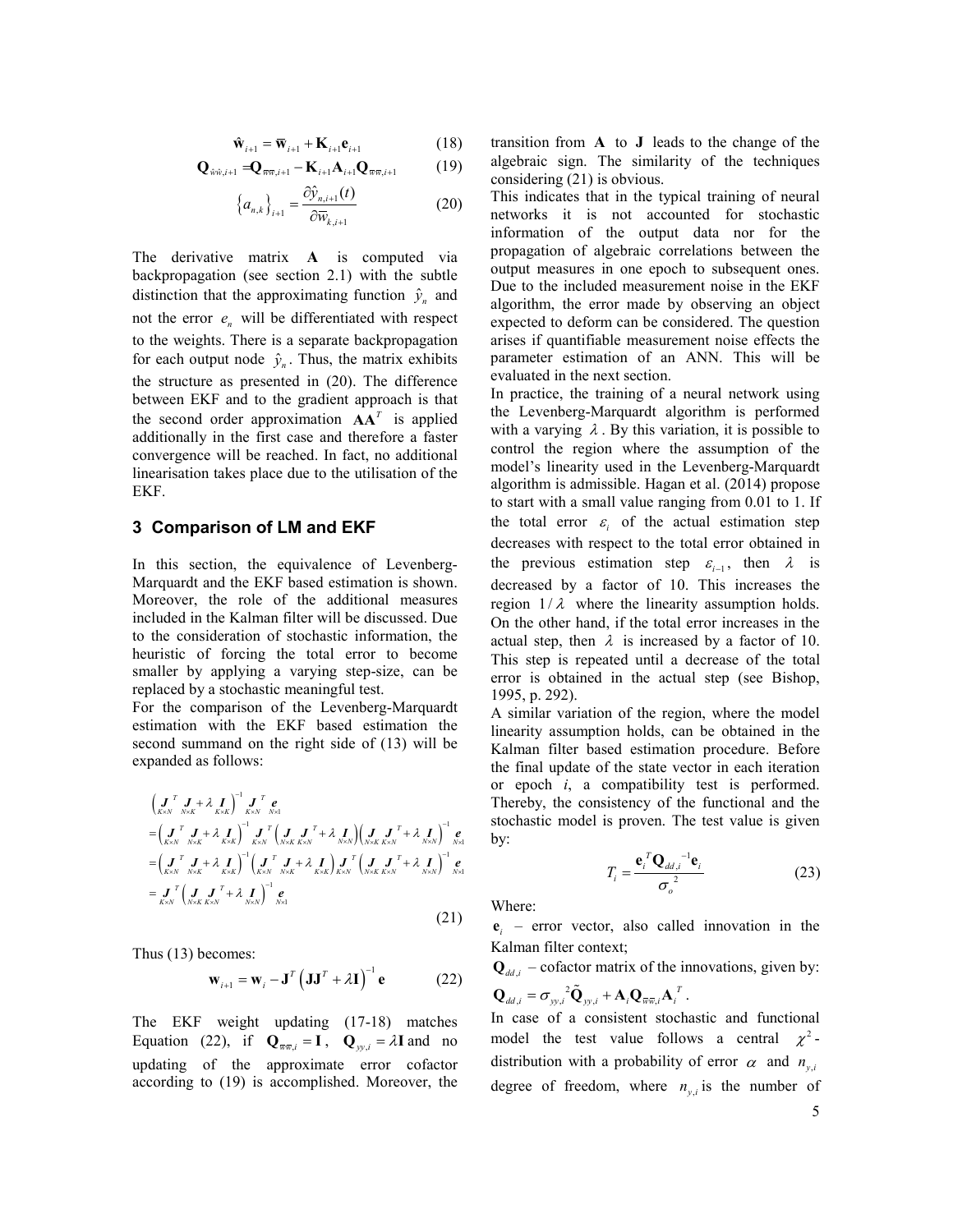observations in epoch *i* or updating step  $t_{batch}$ . If the test value  $T<sub>i</sub>$  does not lie in the confidence region  $_{,i}$ ,  $\mu$  /  $\mu$   $\sim$   $n_{y}$  $\left[\chi^2_{n_{y,i},\alpha/2},\chi^2_{n_{y,i},1-\alpha/2}\right]$ , calculated from the quantiles of the  $\chi^2$ -distribution, the stochastic and the functional model need to be adapted before finalising the update of the state vector. For a large amount of geodetic problems, the functional model is well known, such that the stochastic model is primarily adjusted. In case of neural networks the model selection task is of major importance and quite challenging with regard to the generalisation capability, see Cherkassky, Mulier (1998) or Neuner (2012). However, we assume an adequate chosen functional model and focus on the adaption of the stochastic model, if the compatibility test fails. When the test value exceeds the upper limit of the confidence interval one firstly seeks for outliers in the observation set of the current epoch by applying an individual test for each innovation value. An alternative approach to eliminating observations can be a common down-weighting of the observations. This corresponds to the adaption of the process noise - the general approach in Kalman filtering. Similar, when the test value falls below the lower limit of the confidence interval, a global up-weighting of the observations is performed. Both situations correspond to a change of the a priori variance  $\sigma_{yy}^2$ .

This is a similar approach to the adaption of  $\lambda$  in LM in case of equal weighted and uncorrelated observations. Beyond the formal identity, the nature and the interpretation of the two measures  $\lambda$  and  $\sigma_w^2$  is distinct.  $\lambda$  is a functional parameter that controls the regularisation.  $\sigma_{yy}^2$  is a stochastic parameter. The main task in LM based training is to find appropriate values for  $\lambda$ , which are not restricted to a certain domain. The factors for the variation of  $\lambda$  are heuristics and need to be set problem dependent. In contrast,  $\sigma_{y_y,0}^2$  is derived from the properties of the used sensors and the variation factors of this measure are controlled by the quantiles of the  $\chi^2$ -distribution. Thus, it can be concluded that the setting of the training parameters is more accessible and sound in case of the Kalman filter-based training.

To better understand the role of the process noise in the neural network training, it is necessary to analyse Equation (17). We focus on the Kalman

gain matrix  $\mathbf{K}_{i+1}$  because it controls the change of the state from one epoch to another by weighting the innovations contribution to the updated state estimate (see (18)). For the sake of clarity the Kalman gain  $\mathbf{K}_{i+1}$  is derived for the onedimensional case with a direct observed state.

$$
\mathbf{K}_{i+1} = \frac{1}{1 + \left(\frac{\sigma_{y y, i+1}}{\sigma_{\overline{w} \overline{w}, i+1}}\right)^2} = \frac{1}{1 + \left(\frac{\sigma_{y y, i+1}}{\sigma_{\hat{w} \hat{w}, i}^2 + \sigma_{\text{pp}, i+1}}\right)} \quad (24)
$$

Equation (24) presents the interdependency between measurement and process noise. The higher the process noise  $\sigma_{\text{pp,i+1}}^2$ , the higher the gain and implicitly the weight for the innovation in the updating equation (18). The extent to which this interdependency influences the actual estimation is driven by the variance of the state estimated in the previous epoch  $\sigma_{\hat{w}\hat{w}}^2$ . This plays an important role in the first epochs of the Kalman filter, where the state is initialised with high variances. At this stage the innovation is practically completely included in the actual estimation. During the filter progress the estimation uncertainty of the state decreases and the interplay between process and measurement noise becomes more important, crucially influencing the convergence behaviour of the filter and the quality of the estimated solution.

For analogy reasons between Kalman filter and Levenberg-Marquardt training, we decided in the above sections to adjust the measurement noise  $\sigma_w^2$  during the iterations. Therefore, the interdependency between measurement and process noise is driven by changing the measurement noise and keeping the process noise constant. However, to highlight the impact of the process noise, in the next section two solutions of the same problem are calculated including and excluding it in the estimation. Its contribution to the acceleration of the training process and obtaining superior solutions compared to those found without process noise will be shown in Figure 4. This conclusion is in accordance to the research of Puskorius, Feldkamp (1991) which however used a different strategy to account for the process noise.

As a result of the Kalman filter training, besides the estimates for the weights, corresponding uncertainty values are achieved too (see (19)). This allows to check the statistical significance of the weights based on a t-test. Thus, the structure of the neural network can be optimised. Compared to other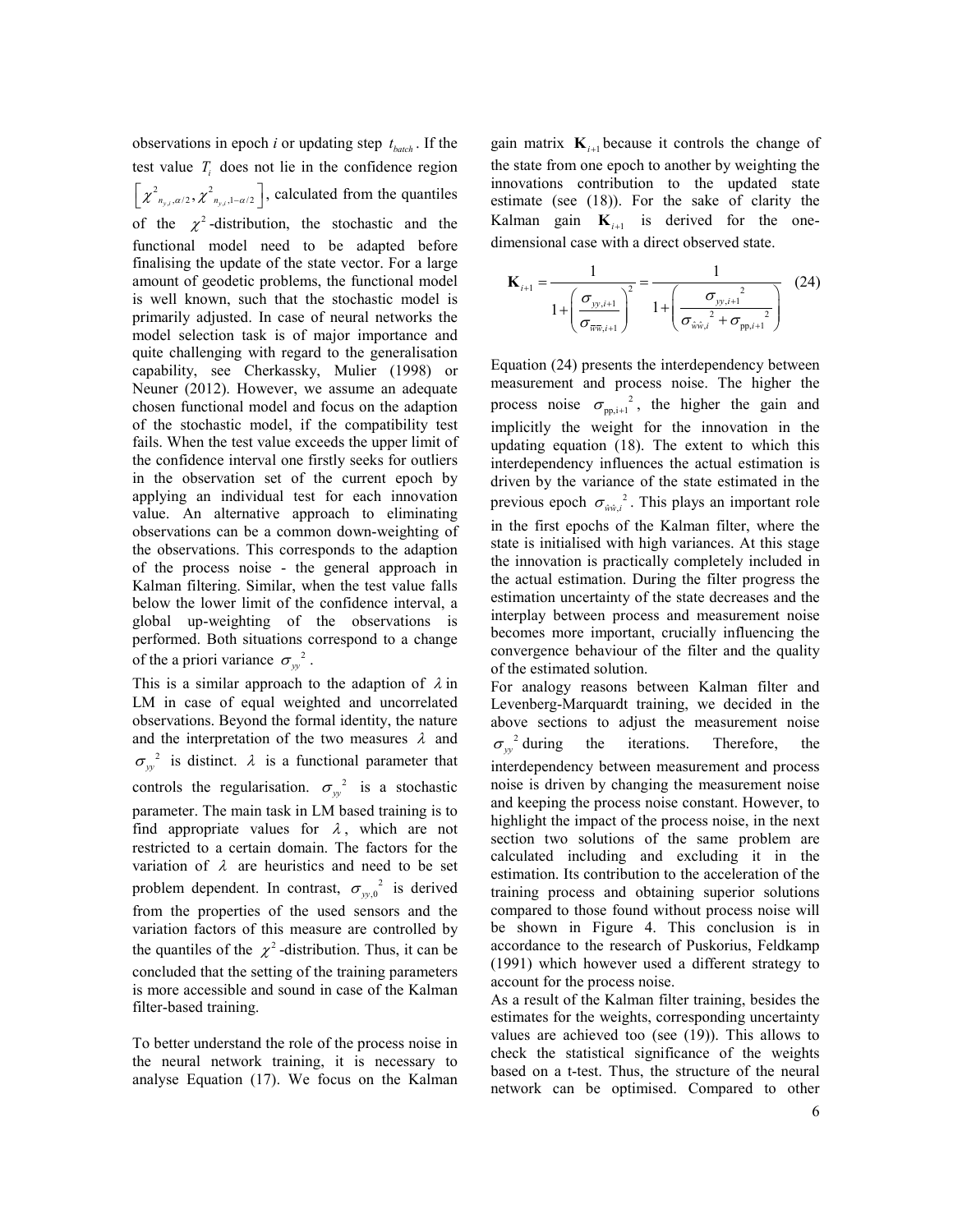methods like the saliency of weights, where the contribution of a network connection to the total error is qualitatively assessed relative to the contribution of the other connections (see Bishop (1995); Neuner (2012)), the quantiles of the tdistribution provide objective and definite limit values for this task in case of Kalman filter training. The exploit of this advantage will be content of future research.

#### **4 Evaluation**

To compare the Levenberg-Marquardt with the extended Kalman filter optimisation, a deflection of a cantilever influenced by a temperature difference between its two sides has been simulated. According to Figure 2, a cantilever of width  $h = 3m$  and length  $l = 28m$  has been assumed. The considered temperatures  $T_1$  and  $T_2$  as well as the simulated deflection on the end of the cantilever *d* are presented in Figure 3. Normal distributed noise with  $\sigma_w^2 = 0.5$  *mm* has been added to the computed deflection and will be considered in the Kalman filter. The input of the neural network is the temperature difference  $(T_1 - T_2)$  and the output is the deflection including noise. On basis of the cross-validation technique (Neuner, 2012) the model structure of the ANN has been identified. It consists of one hidden layer with three nodes (1-3- 1).



**Fig. 2** Scatch of the assumed cantilever

The training of the neural network has been accomplished with LM and the EKF under the assumption of  $\mathbf{Q}_{\overline{w}\overline{w}, i} = \mathbf{I}$ ,  $\mathbf{Q}_{\overline{y}\overline{y}, i} = \lambda \mathbf{I}$  to show the equivalence (see also Section 3). Both methods estimate ident weights and thus an ident total error and standard deviation over all training samples, as depicted in the upper plot of Figure 4. However, the same variation of  $\lambda$  needs to be applied.

To experience the influence of the covariances, first only the approximate error cofactor matrix  $\mathbf{Q}_{\hat{w}\hat{w}}$  o is initialised. The influence of the updating of the covariance is shown by the red graph in Figure 4. A further step is to add the stochastic information of the observations  $\mathbf{Q}_{y}$ . The scaling of the noise is thereby of importance. The result is represented by the yellow graph in Figure 4.



**Fig. 3** Temperature difference causing a simulated deflection of a cantilever

The EKF has also been implemented with the compatibility test. Therefore, the first 10 iterations have been computed with the standard approach in learning - the adaption of  $\lambda$  - to reach reasonably stable initial values of the weights. After this initialisation period, only the compatibility test for each batch  $(t<sub>batch</sub>)$  consisting of 50 training samples has been accomplished. A significance level of 95% was chosen. By means of the magenta graph in Figure 4 the initialisation is recognisable. The adaption of  $\sigma_{y}^{2}$  - to fulfil the null hypothesis leads to a specific level, thus it appears in Figure 4. In some cases this level can not be held as indicated in the averaged error graph in Figure 4. Likely, a sudden change of the weights lead to this effect. Finally, the adaption of the process noise  $\sigma_{pp}^2$  in the course of the EKF estimation with compatibility test has been applied and leads to an improvement of the error graph (Figure 4, blue graph).